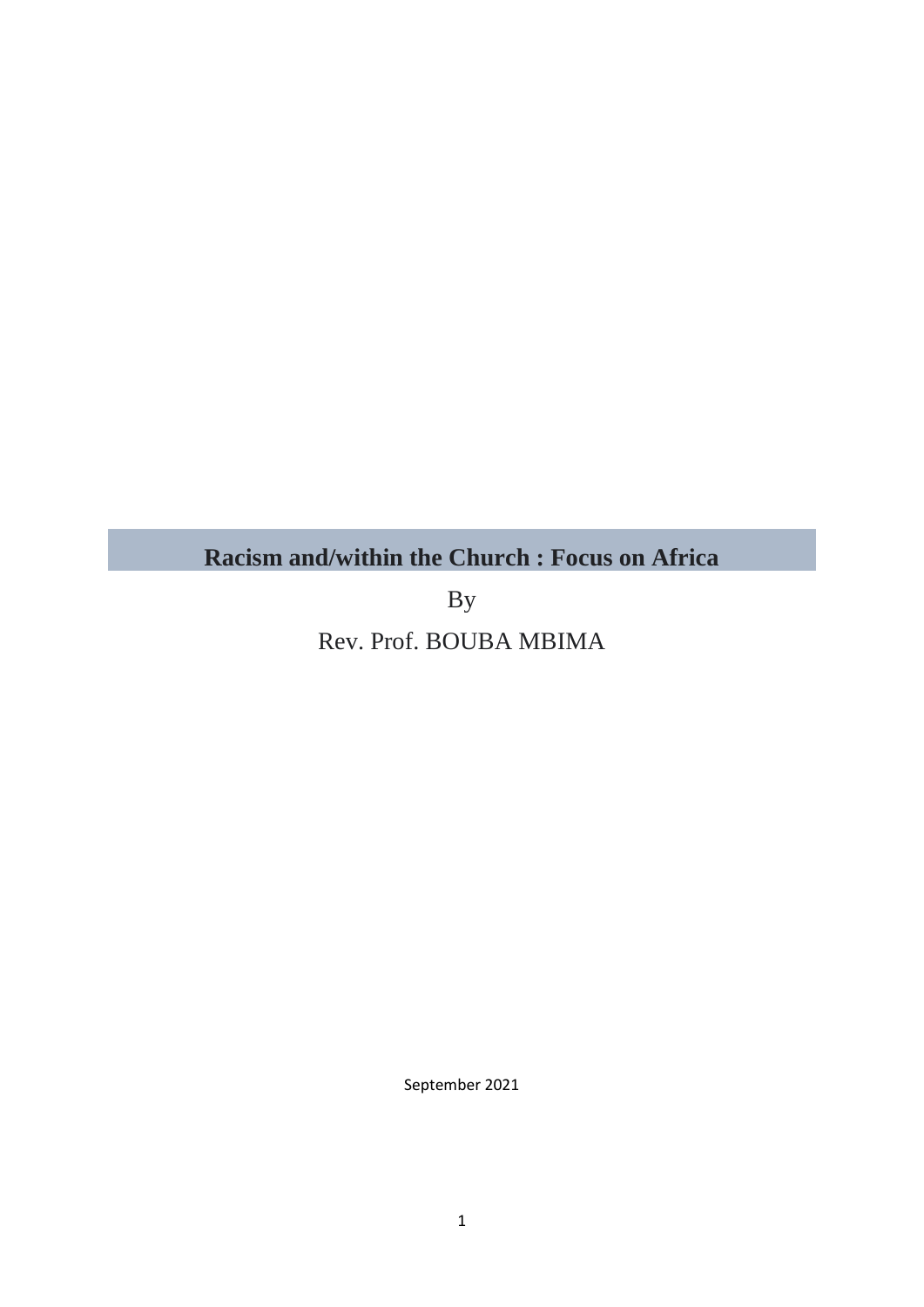Each continent has its own history. Africa has its own. The arrival of the missionaries in Africa has left several consequences in African societies. These are realities that are not always praiseworthy. This is the context, in which the main question of our reflection today is focused: racism. *"Racism, as we know, is one of the most difficult scourges to eradicate because of its protean nature. Theorised in various forms since the 16th century, it has been embodied in history in an acute manner and in the form of genocide at certain periods: the Black Trade, the Second World War. It still survives as a monstrous challenge in South Africa and elsewhere. This is despite the work of UNESCO and other institutions to demonstrate its irrational nature. But the cure for prejudice is long, for racism is diffused and immanent in school textbooks, biased audio-visual presentations, and the legacy of more or less conscious psychic 'givens' carried sometimes by religious education and more often still by ignorance and obscurantism."* For this reason, the church cannot remain on the sidelines of the debate on racism. Going down memory lane, can we say that the history of the gospel mission in Africa has been characterized by episodes of discrimination against the black race? Is the Church affected by such a practice, nowadays? If so, how? and what can be done about it?

These are the various questions that we are going to answer in this reflection on the African racism context. In this regard, we will start from the history of mission in Africa and end up with the impact of racism on the church nowadays.

## **A- A missionary history marked by racism**

Beyond discriminatory analyses, Africa has not had glorious history pages, but rather black pages, including colonisation. Indeed, with the advent of the three M (Merchant, Military, Missionary), a strategy was put in place to monopolise Africa. Therefore, the missionaries came to Africa. They began what can be called the "Christianisation" of Africa. Moreover, "Christianisation and missionary teaching were also important factors in the evolution and nature of African resistance to colonial conquest."<sup>1</sup>.

As a strategy, the missionaries set up groups considered to be the African middle-class, charged with perpetuating the so-called superiority of the white man or rather the inferiority of the black race. Thus,

> *"The missionaries had created a class of African petty bourgeois (catechists, teachers, journalists, businessmen, lawyers and clerks), who recognised the alleged cultural inferiority of the Africans, accepted white colonisation as a fait accompli and admired the whites for their power, wealth and technology. We can cite several representatives of this elite. Tiyo Soga (1829-1871) was the first African missionary ordained by the Presbyterian Church of England and the founder of the Mgwali mission, where his followers were drawn from both Africans and Europeans; He translated John Bunyan's Pilgrim's Progress into*

<span id="page-1-0"></span> <sup>1</sup> J.Ki-Zerbo, Histoire générale de l'Afrique, Paris, Editions UNESCO, P220.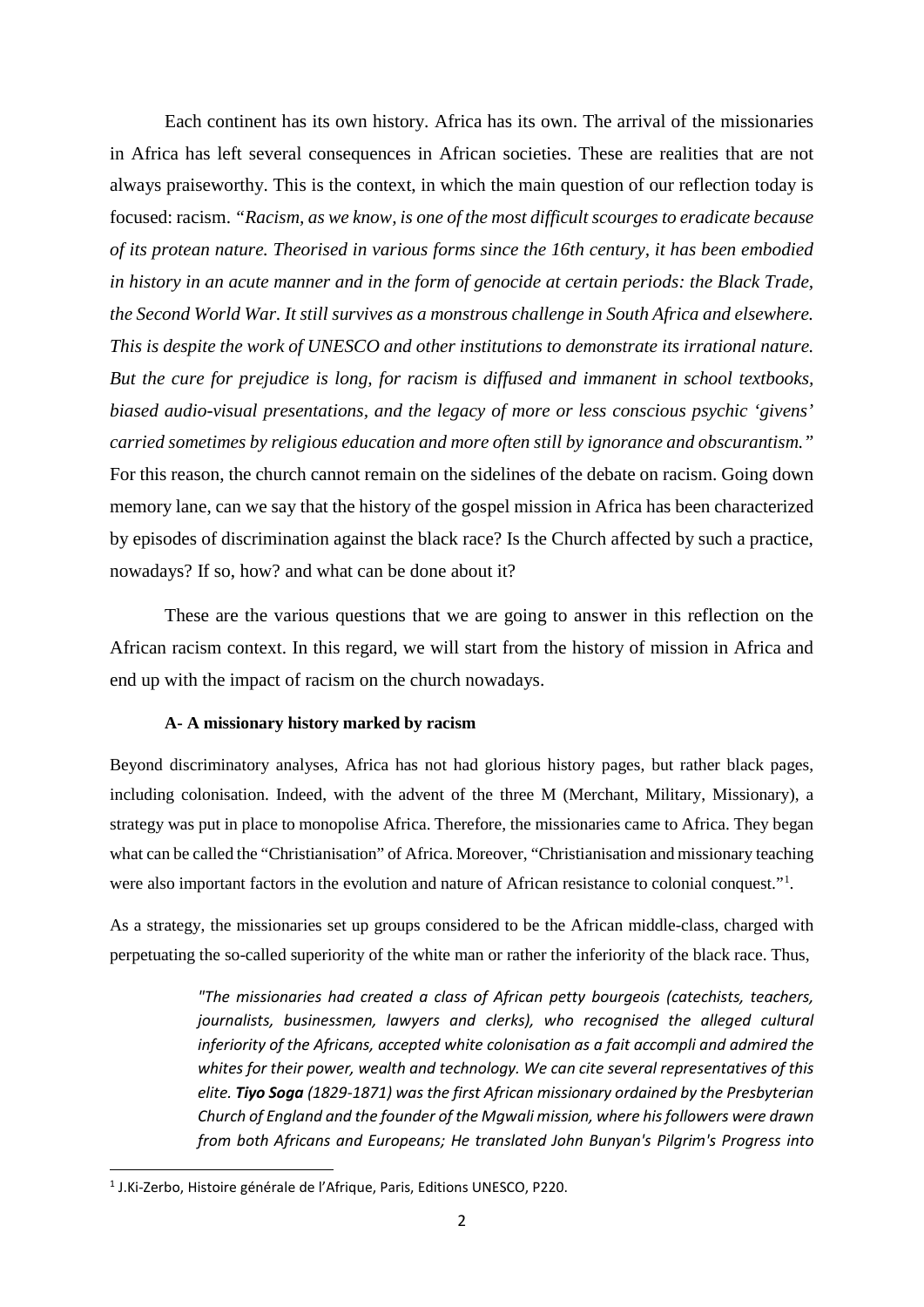*Xhosa as U-Hambo LomHambi, the first work by an African to be published by Lovedale Press in 1867; John Langalibalele Dube, a Methodist minister and a strong supporter of Booker T. Washington, the Black American educator, was the first African to publish a book on the subject. Booker T. Washington, a black American educator, was the founding president of the Zulu Christian Industrial School and the Natal Bantu Business League, and the first president of the African National Congress; John Tengo Jabavu (1859-1921), a devout Methodist, became the chief founder of Imvo Zabantsundu, a bilingual Xhosa-English weekly newspaper; and Walter Rubusana, a Congregationalist minister, was the only African ever to be elected to the Cape Town provincial assembly. (...) Like the missionaries, they believed the African masses to be 'noble savages but immersed in the*  darkness of ignorance' and they believed they were appointed to advance traditional *Africa through the introduction of Christianity, education, capitalism, industrialisation and the Protestant work ethic. In general, they approved of colonial expansionism and conquests, partly because they equated colonialism with Christianisation and 'civilisation', and partly because they recognised the 'overwhelming superiority' of European arms and armies."*[2](#page-2-0)

Indeed, the most important criterion for establishing superiority at that time, the most obvious evidence of these differences, was skin colour, and some Africans were automatically placed at the bottom of the ladder because they seemed to differ most from Europeans, who were automatically awarded the top. The middle-class Africans of the time were followers of this belief. The slave trade was therefore no longer just an ideological war between blacks and whites, but also between blacks and the so-called emancipated.

Moreover, *"Neither churches, nor governments, nor civil society, nor the victims, nor the offenders can repair - restore - what has been lost or broken. Centuries of racism, racial discrimination and sexism historically, collectively and individually - cannot be erased with the stroke of a pen"*[3](#page-2-1) . Hence the need for the church today to face up to this reality.

## **B. A mixed contemporary Church**

In the 21st century, racist acts continue, including the recent death of George Floyd in May 2020, which reopened the debate on racism. The latter has an effect on the church and the church must address it to transform social relations.

Racism has long been studied by church associations, theological faculties and so on.

In fact, racism and all forms of discrimination have an influence on the life of the Church. If it is true that the Church functions only because of the quality of its members, who constitute the

 $\overline{2}$  $2$  J Ki-Zerbo, op cit, P 220-221

<span id="page-2-1"></span><span id="page-2-0"></span><sup>3</sup> *Conseil Œcuménique des Eglises, COMITÉ CENTRAL Genève, « être Eglise et vaincre le racisme : le temps d'une justice transformatrice est venu, Suisse 26 août - 3 septembre 2002 en ligne sur https://www.oikoumene.org ,*  consulté le 25/08/2021 à 21h42minutes.